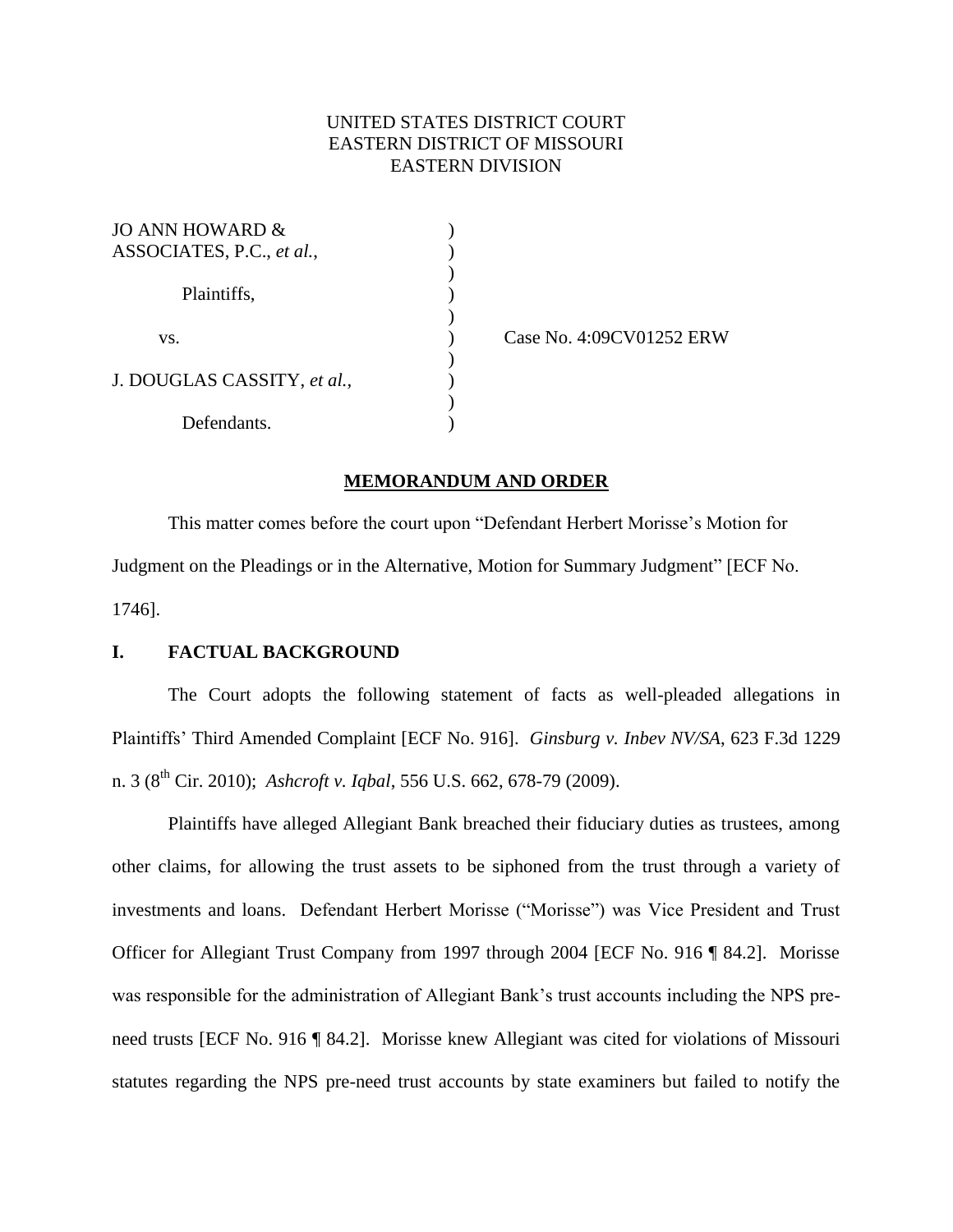trust beneficiaries [ECF No. 916 ¶ 228.208, 228.209]. Morisse personally signed forms allowing funds deposited into the trusts to be offset by death benefits owed on other pre-need contracts [ECF No. 916 ¶ 228.211]. Morisse knew Allegiant Bank failed to take custody of the lifeinsurance policies making up the majority of trust assets, failed to take ownership and control of trust assets, and treated the trust accounts as custody accounts rather than trusts [ECF No. 916 ¶ 228.212-228.214]. Morisse also helped draft the "Custody Agreements" which gave custody of the life-insurance policies to NPS, rather than the trusts keeping custody of the policies [ECF No. 916 ¶ 228.216].

Morisse also knew of and allowed a variety of actions related to investment of trust assets including: trust assets were not invested in reasonably prudent investments, assets were not properly diversified, the trusts did not retain sufficient liquidity, and the investment advisor was not independent as required [ECF No. 916 ¶ 228.218-228.221]. In addition, Morisse did not monitor the investment advisor's actions or performance and took direction from NPS employees as to investment decisions [ECF No. 916 ¶ 228.223-228.225]. Morisse helped draft the "Wulf Letters," a series of letters signed by David Wulf on behalf of Wulf Bates & Murphy which instructed Allegiant Bank to take direction from any NPS employee in regards to depositing or distributing trust assets and investment decisions [ECF No. 916 ¶ 228.226].

Morisse approved improper distributions of trust income [ECF No. 916 ¶ 84.2]. He allowed the majority of trust assets be used to purchase life-insurance policies from Lincoln, a company he knew was poorly rated and shared common ownership and control with NPS [ECF No. 916 ¶ 228.231-228.234]. Morisse authorized Allegiant Bank to report the value of insurance policies as the face of the policies rather than the cash surrender value and was personally involved in the calculations of these values [ECF No. 916 ¶ 228.235-237]. He allowed policy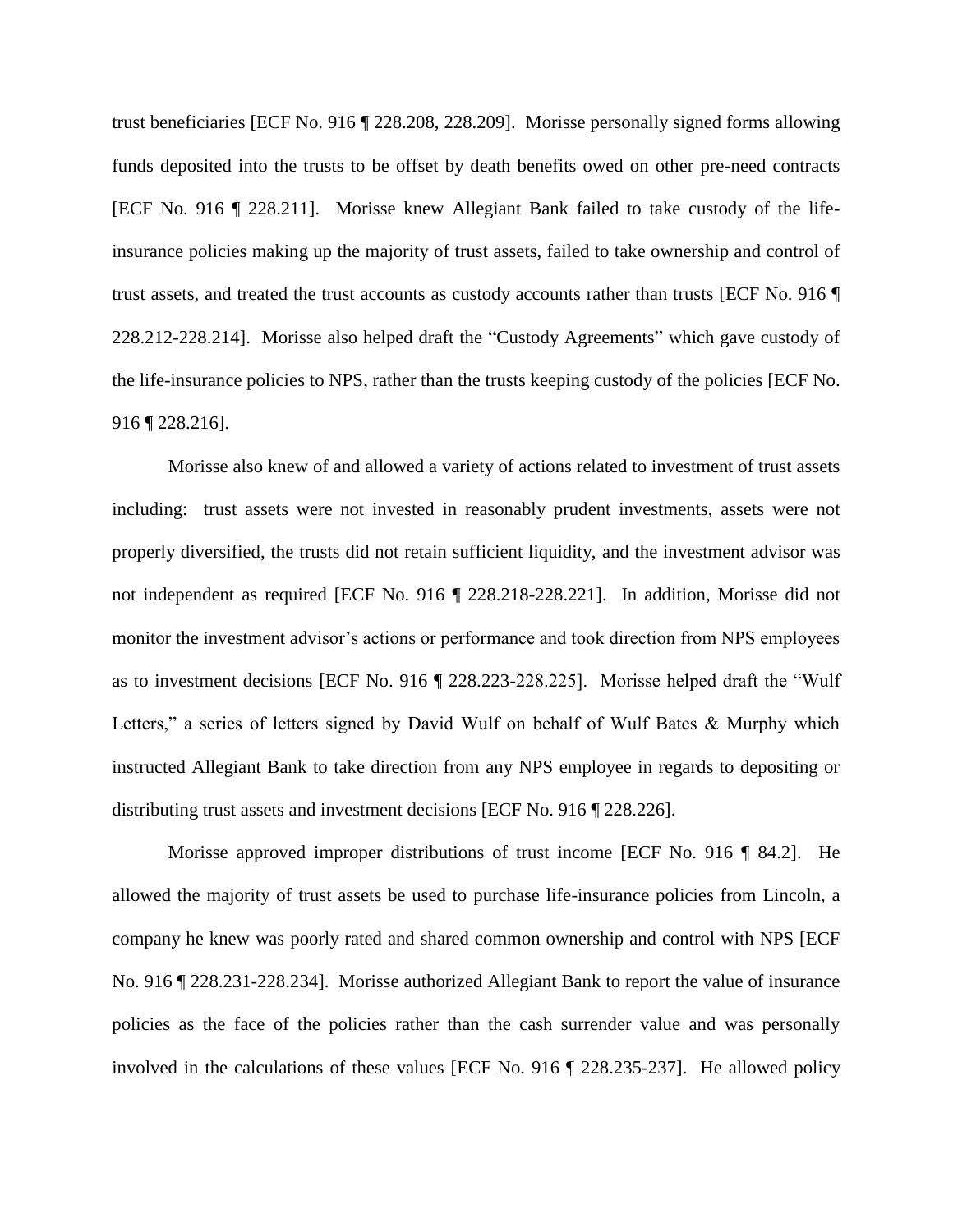loans to be taken on the insurance policies and did not adjust the value of the trust assets to reflect the loans [ECF No. 916 ¶ 228.238-228.239]. In addition, Morisse allowed policy loans without security in exchange such as promissory notes [ECF No. 916 ] 228.240].

Morisse converted trust assets into other assets with little or no value upon request of NPS such as using \$2.5 million in trust assets to purchase stock in Forever Enterprises, an NPS affiliate, at inflated prices [ECF No. 916 ¶ 228.244-228.245]. Once Bremen Bank was named as successor trustee, Morisse trained Bremen Bank employees of how to administer the trust accounts in the same manner and continued to provide instructions after Bremen Bank took control of the assets [ECF No. 916 ¶ 228.246-228.247]. Plaintiffs have alleged these actions by Morisse allowed the Cassitys to carry out their Ponzi-like scheme.

On May 3, 2012, Plaintiffs filed their Third Amended Complaint against Morisse, as well as other Defendants, asserting claims against Morisse for negligence (Count 39), breach of fiduciary duty (Count 40), and Participation in a Breach of Trust Duties (Count 41). Morisse filed his Motion for Judgment on the Pleadings contending Plaintiffs do not and cannot plead the requisite allegations to hold Morisse personally liable because Missouri law requires intentional misconduct or the breach of an independent duty owed directly to Plaintiffs by Morisse to hold him liable outside of his capacity as Allegiant's agent [ECF No. 1740].

#### **II. STANDARD**

Generally, a Rule 12(c) motion for judgment on the pleadings is reviewed under the same standard as a 12(b)(6) motion to dismiss. *Ginsburg*, 623 F.3d at 1233, n. 3; *Clemons v. Crawford*, 585 F.3d 1119, 1124 (8th Cir. 2009); *Ashley County v. Pfizer*, 552 F.3d 659, 665 (8th Cir. 2009). The Court must view the allegations in the Complaint liberally and in the light most favorable to Plaintiff. *Eckert v. Titan Tire Corp.*, 514 F.3d 801, 806 (8th Cir. 2008) (citing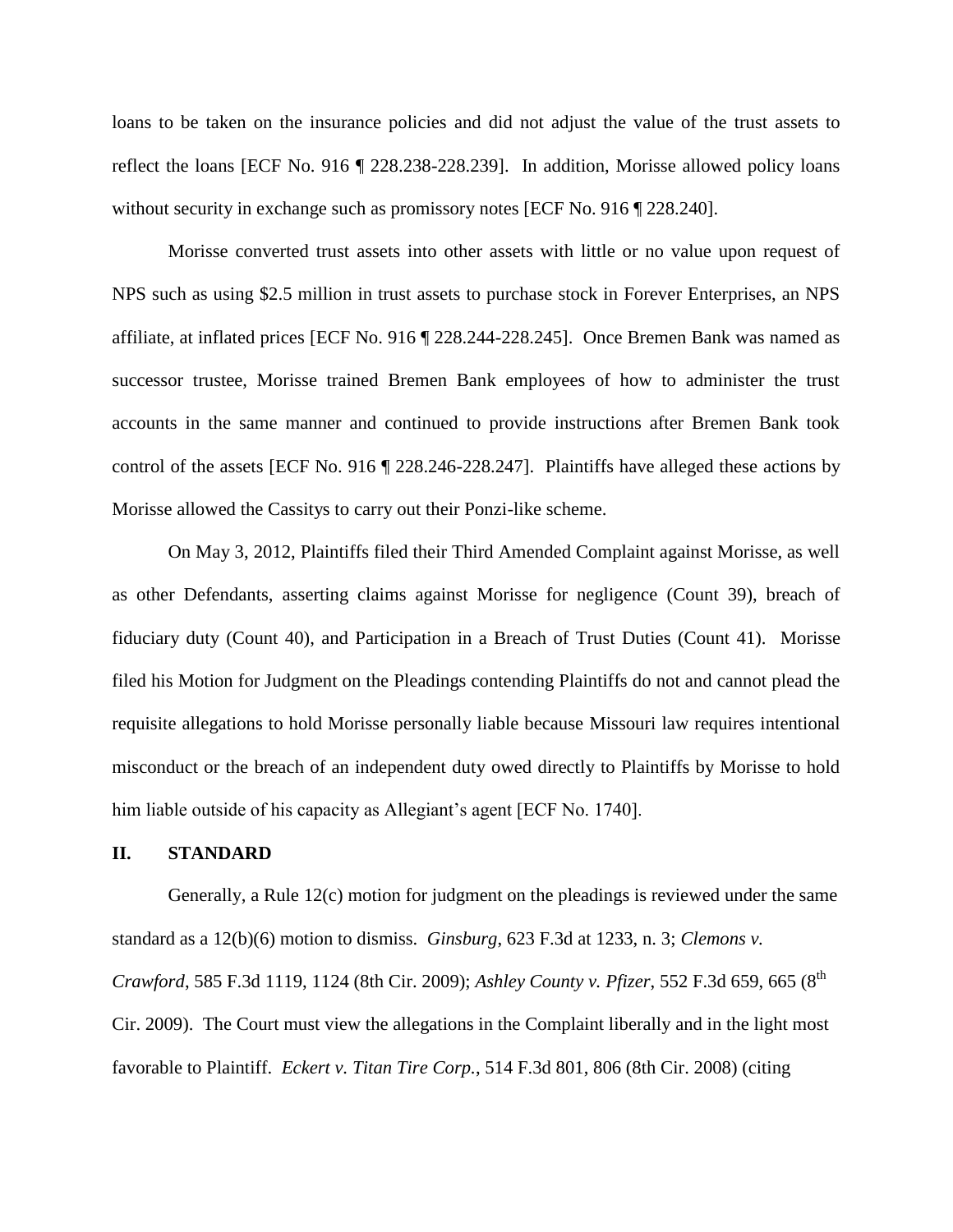*Luney v. SGS Auto. Servs,*, 432 F.3d 866, 867 (8th Cir. 2005)). The Court "must accept the allegations contained in the complaint as true and draw all reasonable inferences in favor of the nonmoving party." *Coons v. Mineta*, 410 F.3d 1036, 1039 (8th Cir. 2005). A complaint must have "enough facts to state a claim to relief that is plausible on its face." *Bell Atl. Corp. v. Twombly*, 550 U.S. 544, 570 (2007) (abrogating the "no set of facts" standard for Fed.R.Civ.P. 12(b)(6) found in *Conley v. Gibson*, 355 U.S. 41, 45-46 (1957)). To prove the grounds for entitlement of relief, a plaintiff must provide more than labels and conclusions, and "a formulaic recitation of the elements of a cause of action will not do." *Bell Atl. Corp.*, 550 U.S. at 555; *Huang v. Gateway Hotel Holdings*, 520 F.Supp.2d 1137, 1140 (E.D. Mo. 2007).

"[T]he Court generally must ignore materials outside the pleadings, but it may consider 'some materials that are part of the public record or do not contradict the complaint.'" *State ex rel. Nixon v. Coeur D'Alene Tribe,* 164 F.3d 1102, 1107 (8th Cir. 1999). Additionally, the Court may consider materials that are "necessarily embraced by the pleadings." *Piper Jaffray Cos. v. National Union Fire Ins. Co.*, 967 F.Supp. 1148, 1152 (D.Minn. 1997); *Porous Media Corp. v. Pall Corp*., 186 F.3d 1077, 1079 (8th Cir. 1999).

### **III. DISCUSSION**

The Court interprets the forum state's laws when it has power under supplemental jurisdiction. *Felder v. Casey*, 487 U.S. 131, 151 (1988). In this case, Missouri law applies. Accordingly, the Court shall resolve the issues by attempting to predict how the highest court in Missouri would resolve the issues. *Nordyne, Inc. v. Int'l Controls & Measurements Corp.*, 262 F.3d 843, 846 (8th Cir. 2001).

Morisse asserts he was merely an employee of a trustee, Allegiant, and he cannot be held liable for the misdeeds of the company. Morisse argues to hold an individual liable, Plaintiffs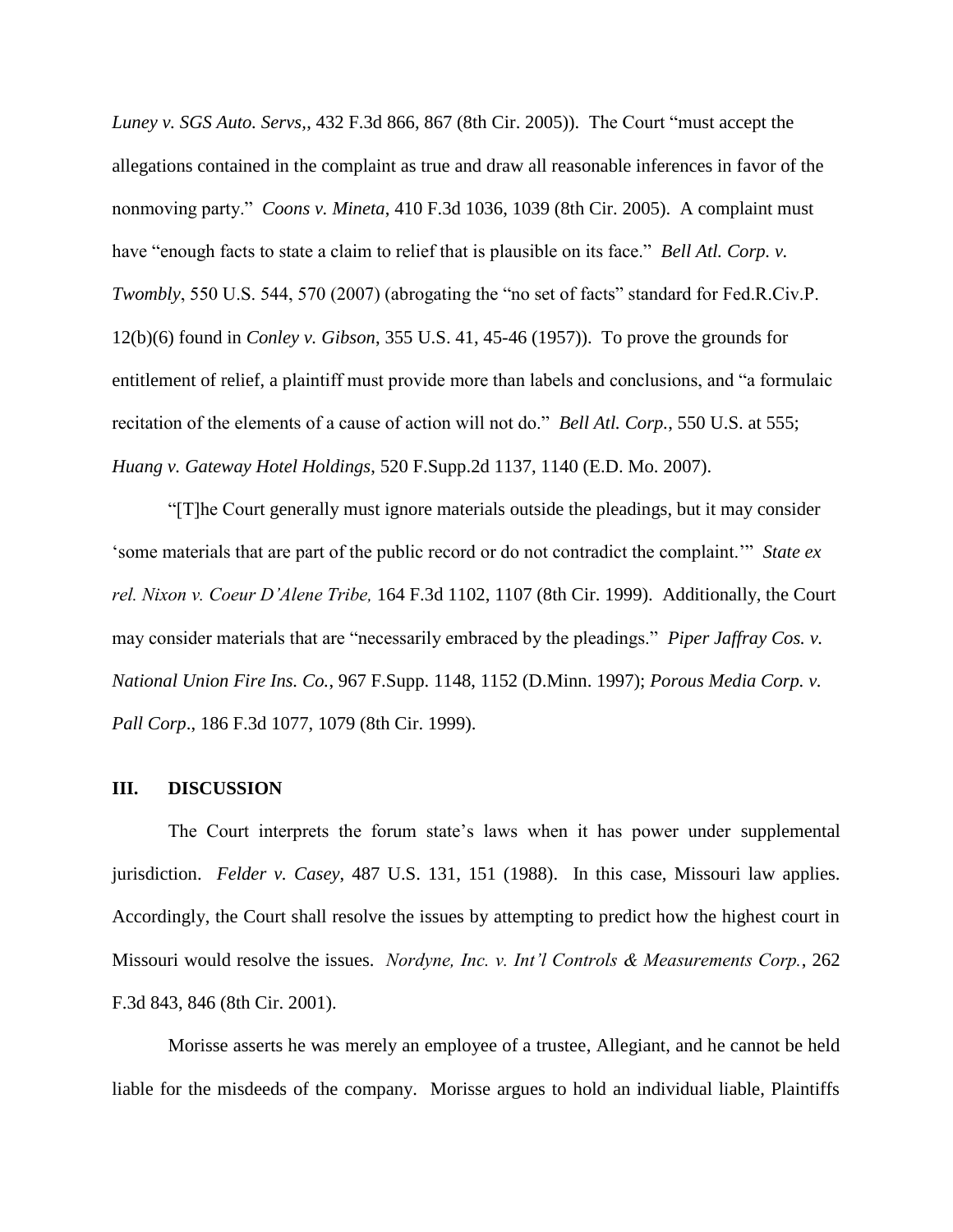need to show actual or constructive knowledge of an actionable wrong and actively participated in it, which Plaintiffs have not done.

Under Missouri law, a corporate officer cannot be held liable for the actions of the corporation if the officer "acts in good faith to protect the corporation and does not act for his own benefit." *Lynch v. Blanke Baer & Bowey Krimko, Inc.*, 901 S.W.2d 147, 153 (Mo. Ct. App. 1995) *abrogated on other grounds by Fleshner v. Pepose Vision Inst., P.C.*, 304 S.W.3d 81 (Mo. 2010). If an officer has actual or constructive knowledge of, and participated in, an actionable wrong, the officer may be held liable. *Id*. *See also Wolfsberger v. Miller*, 39 S.W.2d 758, 764 (Mo. 1931); *State ex rel. Doe Run Resources Corp. v. Neill*, 128 S.W.3d 502, 505 (Mo. 2004). An officer may also be held liable for tortious conduct if he owes a duty to plaintiffs separate from his duty to his employer. *State ex rel. William Ranni Assoc., Inc. v. Hartenbach*, 742 S.W.2d 134, 139-40 (Mo. 1987).

The facts alleged in Plaintiffs' Third Amended Complaint, which the Court must accept as true for the purposes of Morisse's Motion, are acts of intentional misconduct on the part of Morisse. He knowingly took actions subverting the protections of the trusts. He treated the trusts as if they were custodial accounts for NPS rather than trusts meant to protect the assets for the beneficiaries. Each action alone could be seen as mere negligence, but taken as a whole, his actions cannot be viewed as anything but intentional. Morisse's role as trust administrator spanned six years during which it was foreseeable his actions would eviscerate the protections of the trusts and harm the beneficiaries. Morisse allowed policy loans to be taken on trust assets without receiving promissory notes or other security; he allowed improper distributions of trust income; he participated in drafting documents which allowed for NPS and the Cassity family to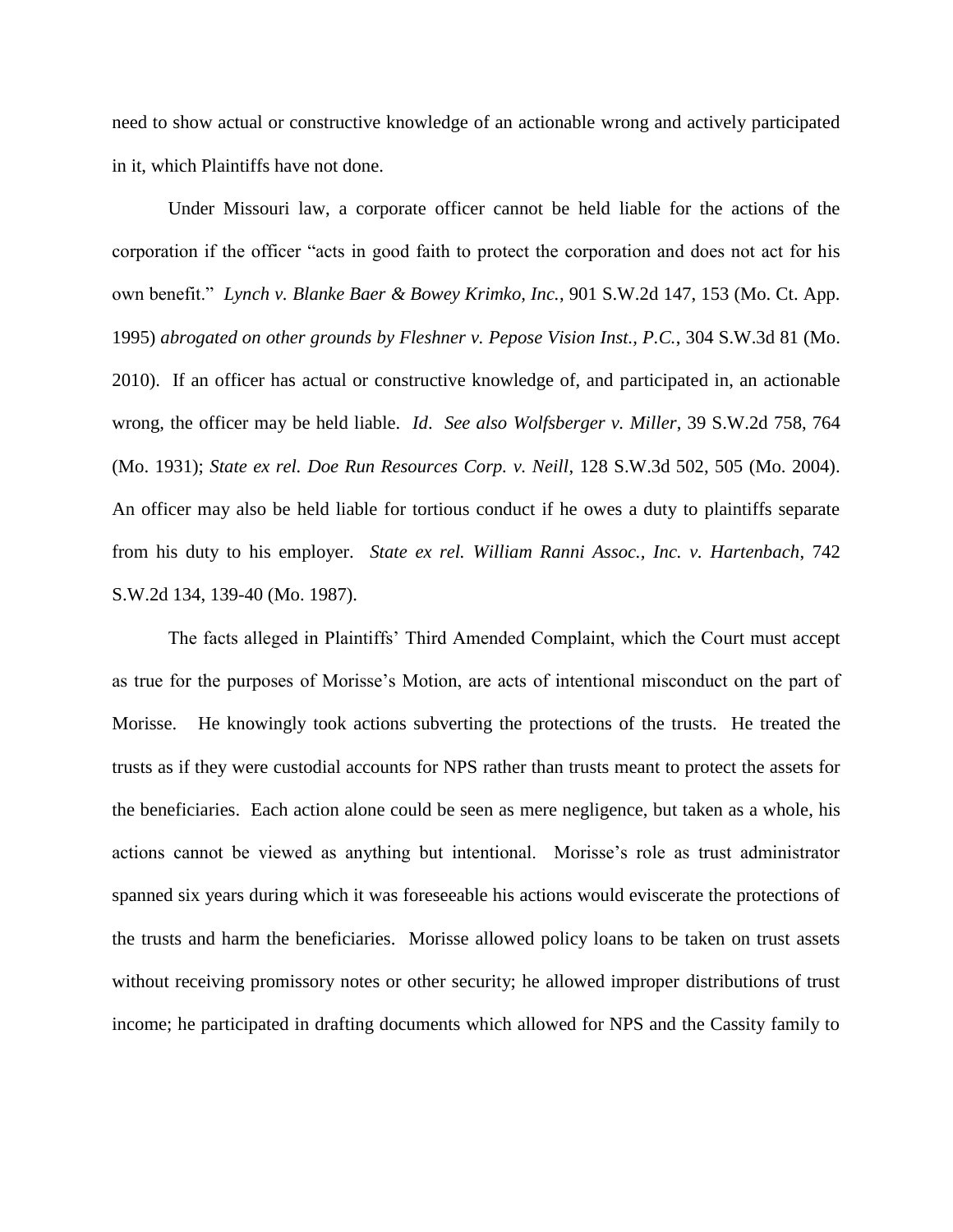loot the trust assets of their value; and in taking these steps, he failed to protect the trust assets as he was required to do.

Plaintiffs have alleged sufficient factual matter to state a claim for breach of fiduciary duty and participation in a breach of trust duties. Missouri law does not explicitly provide a corporate trust officer owes fiduciary duties to a beneficiary as other jurisdictions have held. *See Jenkins v. Macatawa Bank Corp.*, Nos. 1:03-CV-321, 1:05-CV-460, 1:05-CV-499, 2006 WL 3253305 at \*11 (W.D. Mich. Nov. 9, 2006) ("[defendant] was a fiduciary in his capacity as a trust officer . . . "); *Griffin v. JPMorgan Chase & Co*, No. 06-1589, 2009 WL 935954 at \*4 (W.D. La. Apr. 7, 2009) (applying the Louisiana Trust Code to a trust officer and finding the source of fiduciary duties between the trust officer and the beneficiaries arose from the beneficiary-trustee relationship). However, Missouri law does provide a fiduciary duty may arise as a result of the special circumstances of the parties' relationship. *Shervin v. Huntleigh Securities Corp.*, 85 S.W.3d 737, 740-41 (Mo. Ct. App. 2002). The question is whether or not trust is reposed with respect to property or business affairs of the other. *Id*.

This Court has addressed this issue previously in an order denying Defendant Richard Markow's Motion to Dismiss [ECF No. 1123]. The Court held "Plaintiffs have alleged sufficient factual matter, accepted as true, to state a claim for breach of fiduciary duty and participation in a breach of trust duties." The claims alleged against Morisse are substantially similar to the claims against Richard Markow. Plaintiffs have pled sufficient facts to maintain causes of action for breach of fiduciary duty and participation in a breach of trust duties.

Accordingly,